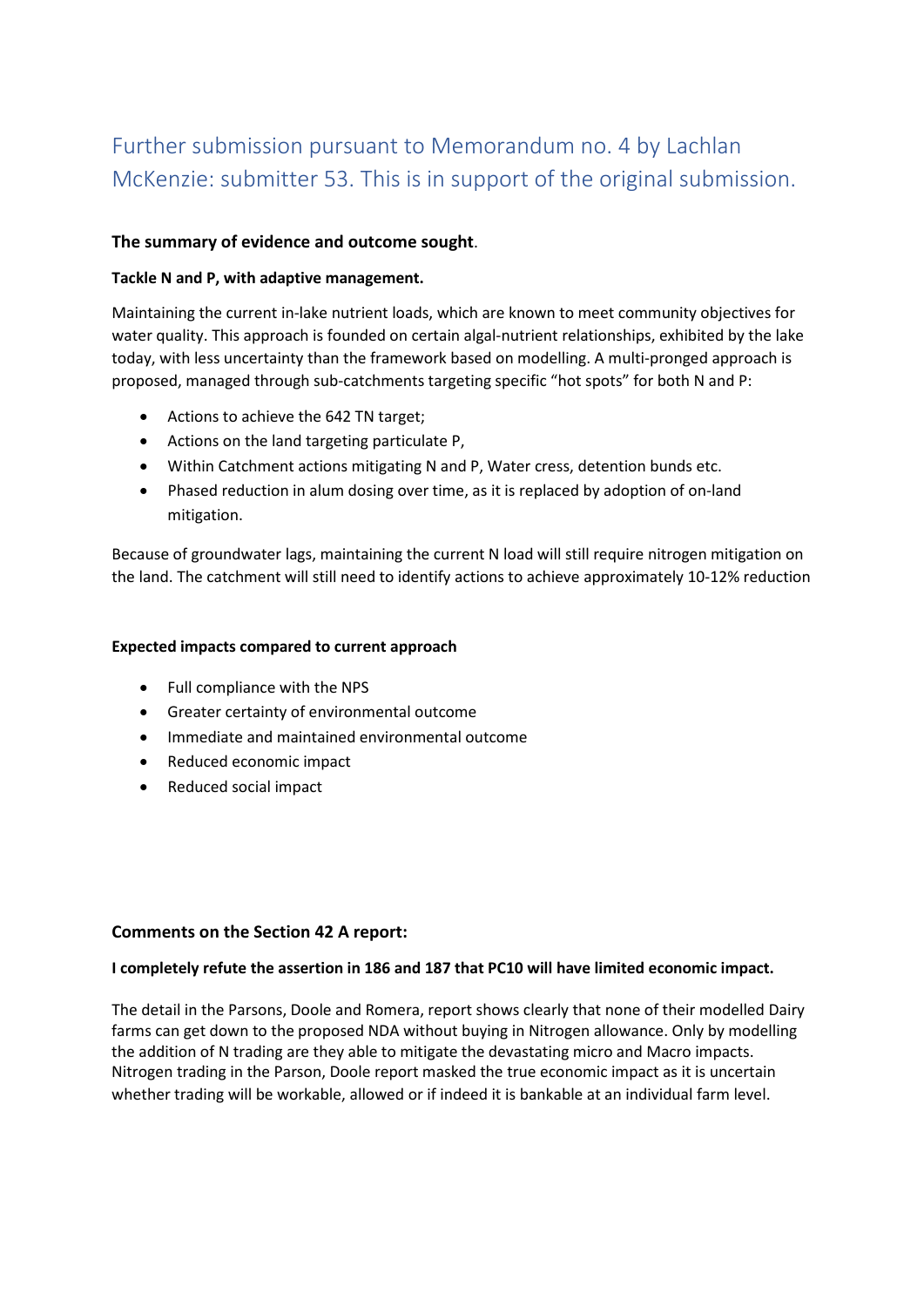#### The following is a report presented to Rotorua District council on the bankability of N trading

|                     | Pre rules | Move to Beef          | Move to Forestry |  |
|---------------------|-----------|-----------------------|------------------|--|
| Dairy               | \$/Ha     | \$/Ha                 | \$/Ha            |  |
|                     |           |                       |                  |  |
| land value          | 35000     | 15000                 | 2500             |  |
| Stock               | 4500      | 2000                  | $\bf 0$          |  |
| Shares              | 4600      | 0                     | $\bf 0$          |  |
|                     |           |                       |                  |  |
| Capital sales       |           | 7100                  | 9100             |  |
| <b>Total assets</b> | 44100     | 17000                 | 2500             |  |
| Debt                | 22000     | 14900                 | 12900            |  |
| equity              | 22100     | 2100                  | $-10400$         |  |
| % Equity 50%        |           | 12%                   | $-416%$          |  |
|                     |           |                       |                  |  |
|                     |           | With Nitrogen Trading |                  |  |
| <b>NDA 35</b>       |           |                       |                  |  |
| N Loss              | 55        | 25                    | 3                |  |
| N sales Kg/Ha       |           | 10                    | 32               |  |
| N \$400             |           | 4000                  | 12800            |  |
| equity post sales   |           | 6100                  | 2400             |  |
|                     |           |                       |                  |  |
| N \$160             |           | 1600                  | 5120             |  |
| Equity post sale    |           | 3800                  | $-5280$          |  |

#### Bankability of Dairy

#### Bankability of Sheep and beef farms

|                         | <b>Pre Rules</b> | Move to Forestry |                         |  |
|-------------------------|------------------|------------------|-------------------------|--|
|                         | \$/Ha            |                  | \$/ha                   |  |
| land value              | 15000            |                  | 2500                    |  |
| Stock                   | 1700             |                  | $\mathbf 0$             |  |
| Shares                  | $\mathbf 0$      |                  | $\boldsymbol{0}$        |  |
|                         |                  |                  |                         |  |
| Capital sales           |                  |                  | 1700                    |  |
| Total                   | 16700            |                  | 2500                    |  |
| Debt                    | 5000             |                  | 3300                    |  |
|                         |                  |                  |                         |  |
| equity                  | 11700            |                  | $-300$                  |  |
| % Equity pre sales      | 70%              |                  | $-10%$                  |  |
| <b>Trading Nitrogen</b> |                  |                  |                         |  |
| <b>NDA12</b>            |                  |                  |                         |  |
| N Loss                  | 25               |                  | $\overline{\mathbf{3}}$ |  |
| N sales Kg/Ha           | $\mathbf 0$      |                  | $\overline{9}$          |  |
| N \$400                 |                  |                  | 3600                    |  |
| equity post sales       |                  |                  | 3300                    |  |
|                         |                  |                  |                         |  |
| N \$160                 |                  |                  | 1600                    |  |
| Equity post sales       |                  |                  | 1300                    |  |
|                         |                  |                  |                         |  |
|                         |                  |                  |                         |  |
|                         |                  |                  |                         |  |

The tables above show moving from Dairy to Forestry even with \$400/kg Nitrogen trade equity goes from \$22100/ha to -\$5280. For a 100Ha Dairy farm with trading a loss of \$2,738,000.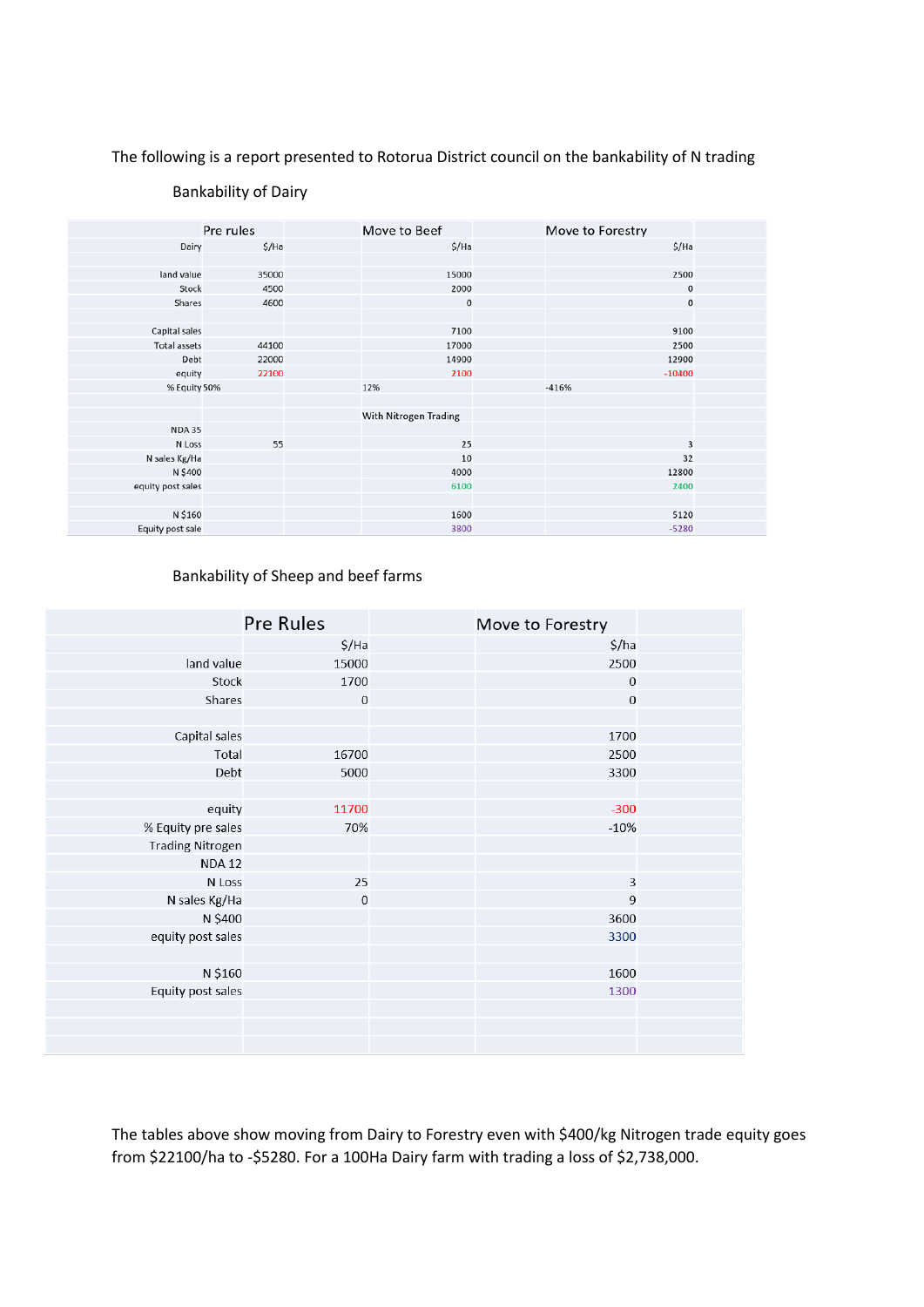# A sample of Individual Farm model information from the Parson, Doole report

|                  |          |                 |     |        | EBIT   | EBIT   |        |        |             |      |
|------------------|----------|-----------------|-----|--------|--------|--------|--------|--------|-------------|------|
| geophysical zone | scenario | standoff        | ha  | Eff ha | \$3.75 | \$4.20 | N loss | P loss | kg MS/ha SR |      |
| AI               |          | 1 <sub>no</sub> | 219 | 219    | 1325   | 1366   | 77     | 1.5    | 1042        | 3.00 |
| AI               |          | 3 no            | 219 | 219    | 1192   | 1233   | 62     | 1.5    | 1041        | 3.00 |
| Al1              |          | 4 <sub>no</sub> | 219 | 219    | 1214   | 1255   | 62     | 1.5    | 1042        | 3.00 |
| AI               |          | 5 <sub>no</sub> | 219 | 219    | 1220   | 1260   | 62     | 1.5    | 1042        | 3.00 |
| AI               |          | 6.1no           | 219 | 219    | 1182   | 1222   | 62     | 1.5    | 1027        | 3.00 |
| AI               |          | 6.2no           | 219 | 219    | 1142   | 1183   | 62     | 1.5    | 1013        | 3.00 |
| Al1              |          | 6.3no           | 219 | 219    | 1109   | 1148   | 56     | 1.5    | 972         | 2.9  |
| AI               |          | 6.4no           | 219 | 219    | 1079   | 1119   | 55     | 1.5    | 964         | 2.9  |
| AI               |          | 7 <sub>no</sub> | 219 | 208    | 1108   | 1148   | 53     | 1.4    | 978         | 2.9  |
| Po1Ha            |          | 1no             | 219 | 219    | 2602   | 2650   | 78     | 1.4    | 1041        | 2.3  |
| Po1Ha            |          | 2no             | 219 | 219    | 2585   | 2633   | 77     | 1.4    | 1041        | 2.3  |
| Po1Ha            |          | 3no             | 219 | 219    | 2545   | 2593   | 68     | 1.4    | 1093        | 2.3  |
| Po1Ha            |          | 4 <sub>no</sub> | 219 | 219    | 2564   | 2613   | 68     | 1.4    | 1040        | 2.3  |
| Po1Ha            |          | 6.1no           | 219 | 219    | 2532   | 2581   | 67     | 1.4    | 1030        | 2.3  |
| Po1Ha            |          | 6.3no           | 219 | 219    | 2496   | 2544   | 66     | 1.4    | 1021        | 2.3  |
| Po1Ha            |          | 7 <sub>no</sub> | 219 | 208    | 2624   | 2673   | 63     | 1.3    | 1040        | 2.3  |

None of the Dairy farms can get down to the NDA of 32-40 without trading. Only sheep and beef that can get to 12 are on recent soils.

Doole model says some sell NDA to other farmers. Previous slides show banks will not lend to many

# Capital loss to district of just dairy land change

- If PC 10 creates a shift of 5000ha to go from Dairy to trees
- Capital value Dairy approx. \$35000/ha
- Capital value forestry \$2500/Ha
- \$32500 X 5000Ha =\$162.5m capital loss to our community
- Is it fair for BOPRC to take \$162.5m off 26 farmers???

As can be seen by the tables above Land use change has significant financial effect on individual affected parties and the wider community. The analysis shows that if all 5000 Ha of dairy converts to pines this creates a capital loss of \$162m to the district. The ongoing cost to the community will be in excess of \$70m a year.

In Taupo there has been limited trading and what has been done and can only be justified when dairy product prices are high.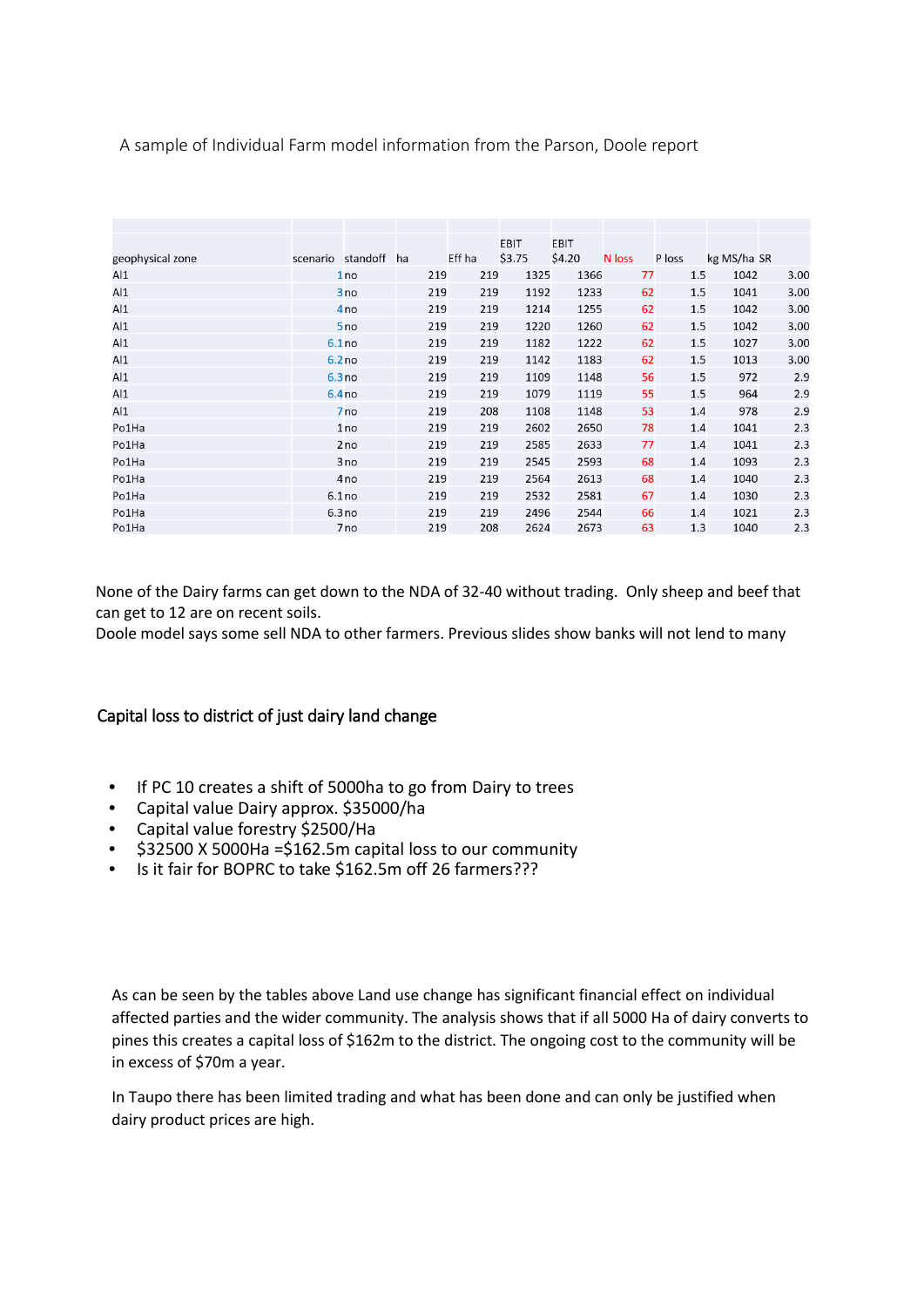Without knowing the principles, the incentive fund is working too, the presumed ad hoc nature of the effect of the incentive fund actions will have unknown consequences on the landscape nature, economic mix of the catchment and environment.

The 42 A report (5.3.8) claim that the on-farm consent process is very simple and straight forward, the reality of farmer experience of dealing with council approved contractors is anything but. The NDA and NMP process are complicated, prescriptive, tick box exercise that is stifling innovation as well as creating significant ongoing compliance costs to individual landowners and Council. There is significant discrepancy between economic experts on the effect of PC10 rules and reality. Each report commissioned has used different methodology but none have considered the net effect after debt and Taxation at the individual property level.

The effect of N restrictions at the individual farm level.

Under pastoral farming in New Zealand financial losses generally get larger per Kg Nitrogen mitigated as the level of mitigation increases. (see below)

This relationship between profit and Nitrogen mitigation is commonly called the Neal curve (named after Mark Neal of DairyNZ who first used this formalism).



An example of cost curves delineating the relationship between the abatement of nitrogen and the associated change in farm profit.

# **Quotes;**

"When Implemented at a large scale, land use change is associated with significant economic and social upheaval."1

"Various case studies conducted over hundreds of farms show that reductions in leaching above 5- 10% are likely to reduce farm income" <sup>1</sup>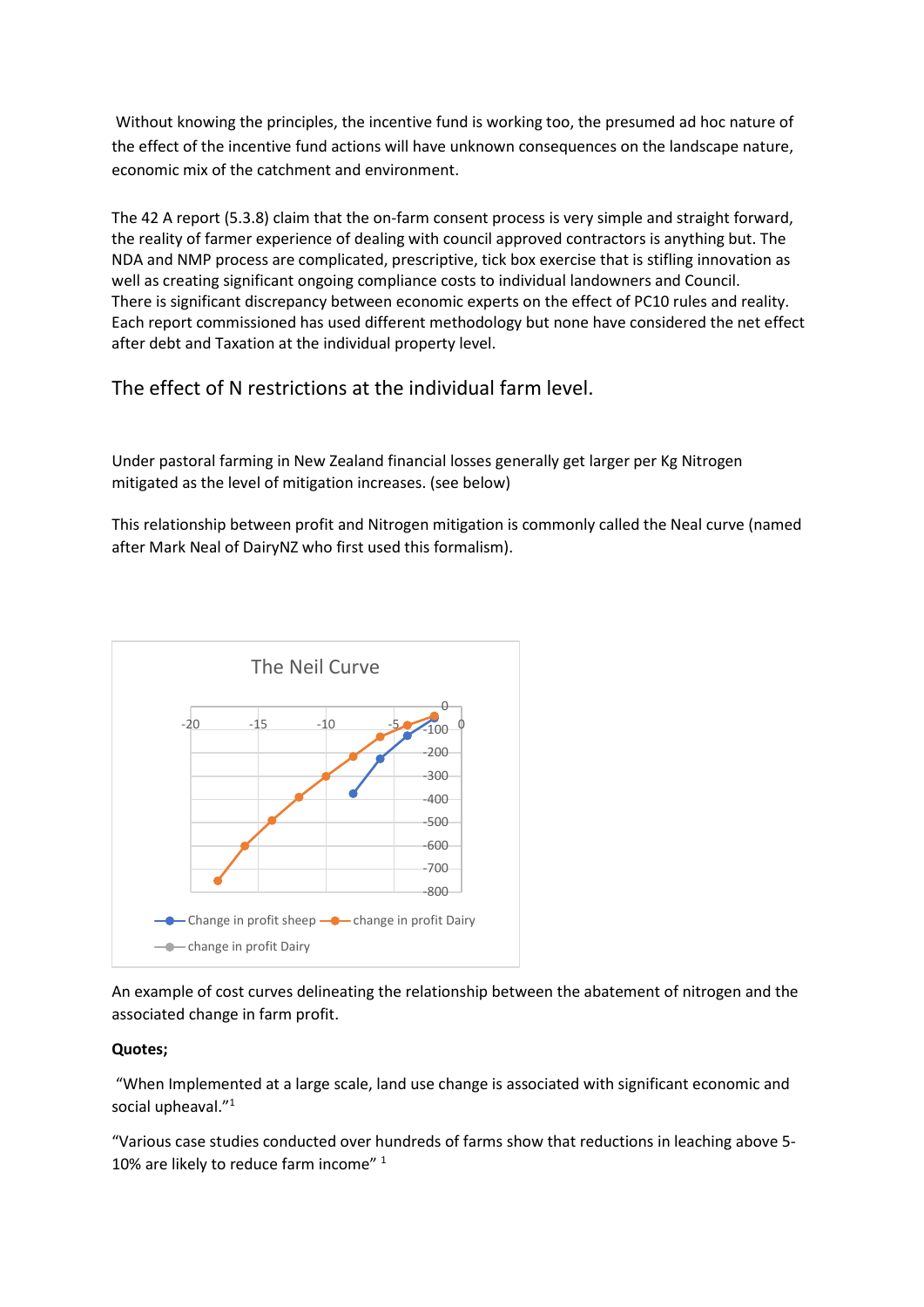"Indeed, there currently appears to be no transformative practices or systems available that have the potential for wide adoption, alongside being capable of greatly reducing the environmental footprint of pastoral farming in New Zealand" 1

<sup>1</sup>Quotes from paper by Graeme Doole, Professor in Environmental Economics at the Department of Economics in the Waikato Management School at the University of Waikato.

Below are the results of a **real farm example** from within the Lake Rotorua catchment. Each bar graph represents a different farming system using the resources and debt of the farm, modelling both productivity and profit.



Case study 2

The financial losses are greater for each Kg Nitrogen mitigation required<sup>[3](#page-4-0)</sup> once resources are used efficiently.

There is appears to have been no work done on understand where individual farms in the catchment are on the response curve, so there is limited understanding of the ever-increasing financial impact as the NDA's are reduced.

It is claimed [S 42A (186)] that some farms may be able to achieve the necessary Nitrogen reduction without loss in farm profit. There is no individual property evidence to support this claim or how many farms this may apply to. It is also claimed some farmers can have a win: win, implying that reducing Nitrogen losses will lead to increased profit. This is true in the example above **if** the farm moves from the system leaching 41 down to 28. The issue is this farmer is around the 28 Kg N/Ha (V 5.4) mark now so any further reductions will start to have an immediate impact on profit unless new technology comes along.

<span id="page-4-0"></span> <sup>3</sup> The Neil curve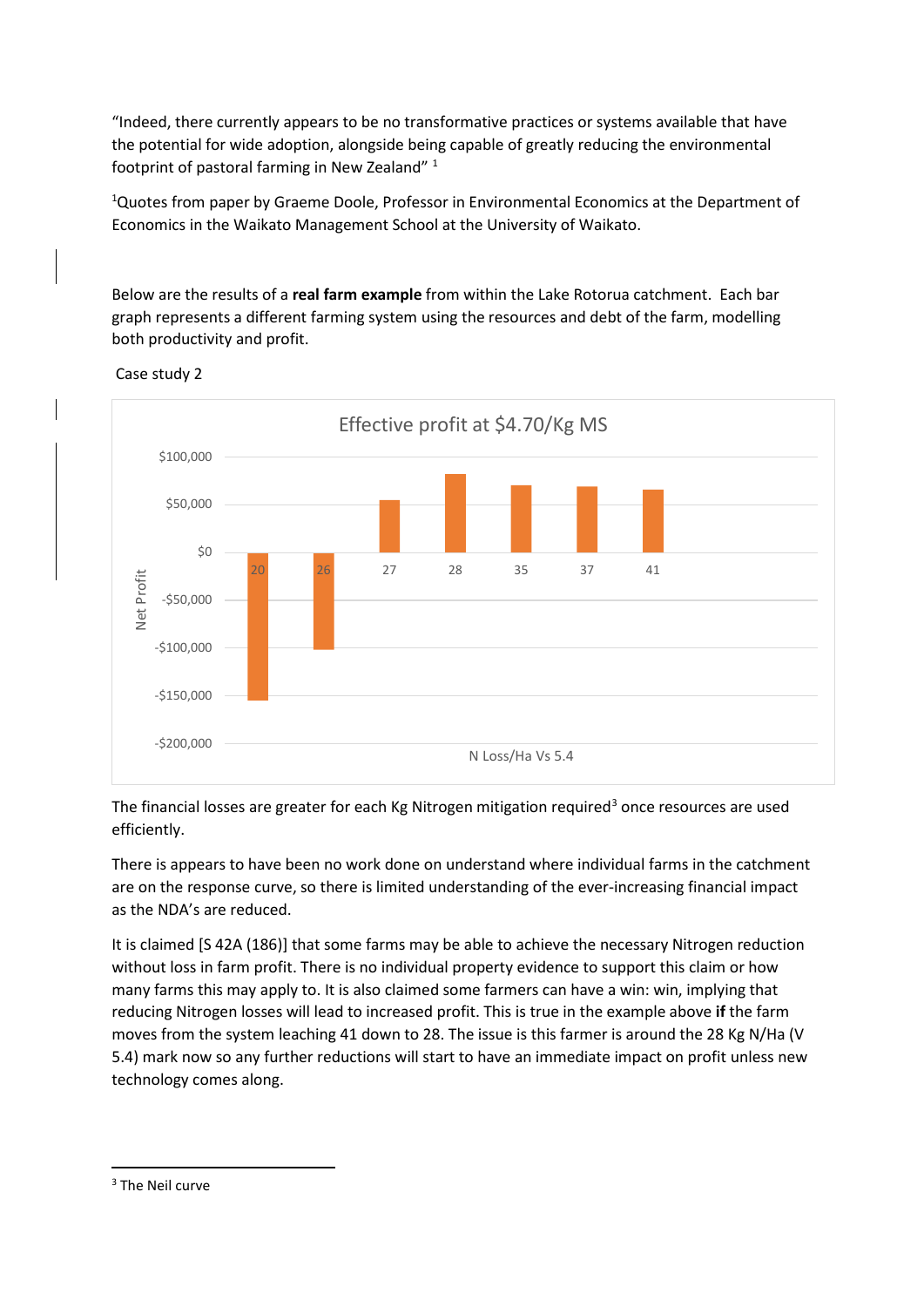The more efficient the farmer the greater the effect of restrictions as they are already using good practices and implementing many mitigating practices. Resource use efficient farmers are penalised more than inefficient farmers.

It is noted in appendix 4 S32 report that the rules will have varying impacts. I agree

Without significant changes to PC10 the impacts on half the farms is likely to be devastating.

**Decision sought:** That there is a full economic assessment of the true private and public impact of these rules compared to alternative target loads of P and N. The assessment needs to look at profit effect after debt, Tax and personal income at the property level. This assessment to sit alongside the science review looking at the most effective methods and nutrients to maintain the TLI < 4.2

There is insufficient agreed evidence to show that PC10 is the most efficient and effective way to achieve the community goal of a TLI 4.2.

#### **Overseer issues:**

Overseer must be the point of compliance not the NMP.

Incentives for innovation are only effective if recognised by Overseer thus the latest version must be used. There is a desire to encourage innovation within the pastoral sector. (S32 report 10.2.4)

The use of Overseer 5.4 in the Taupo experience has resulted in the dis-incentivising of innovation. The opposite result to what is wanted.

Rules are requiring the use of Overseer need to track progress using a 3-year rolling average for Dairy and more for Drystock. Given multiyear variations it is unreasonable to plan for a period greater than 5 years ahead. Overseer should be used to assess relative changes, rather than absolute values so the focus should shift to "moving in the right direction". Uncertainty must be addressed in the rules not left until later implementation. Effective farmer engagement and mutual trust are as important as the NDA itself.

#### **Nitrogen management Plans 5.3.8**

Staff claim that NMP are a key element of PC10 yet were never agreed to at STAG nor in any public forum. It is claimed, that the NMP's are not prescriptive but the actions of council consultants and staff preparing them is completely at odds with this claim.

Overseer is used to develop the property NDA and the farm NMP so must be point of compliance, not the nutrient management plan (NMP). To ensure the objective of adaptive management and innovation has any chance of being achieved the point of compliance must be the outcome figure from Overseer.

By example, The IRD uses the annual accounts to determine the profit and hence tax liability (the outcome) as the point of compliance, not the cashflow (NMP) used to generate the profit.

#### **Decision sought: Delete all reference to the NMP being the point of compliance**.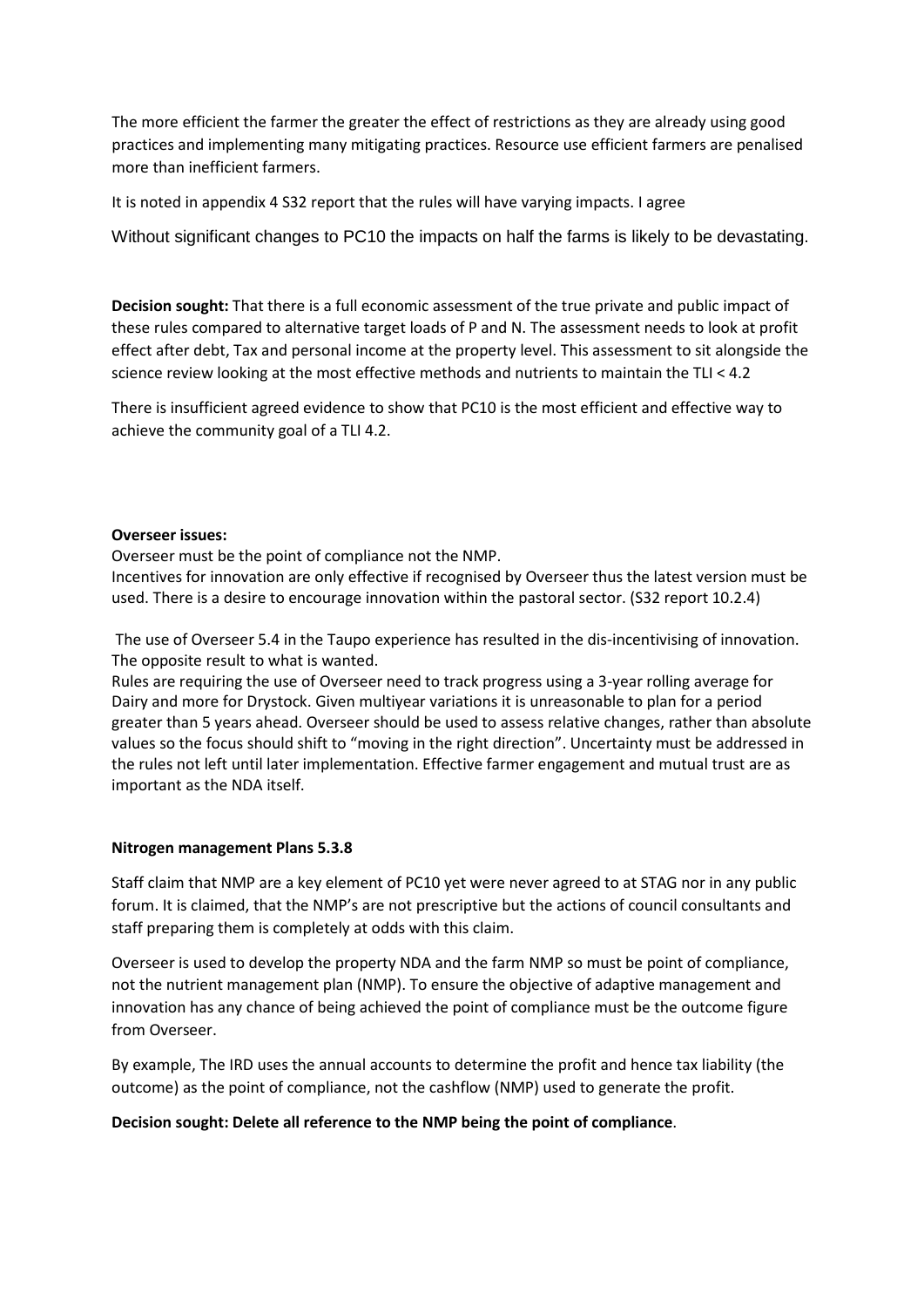# **Not all Nitrogen is equal, Attenuation:**

When the ROTAN model was first run with Overseer 5.4 it was claimed that there was no Nitrogen removal (Called Attenuation) along the flow path from the Nitrogen leaving the root zone (As predicted by Overseer) and the N reaching the lake as the figures balanced.

My comment at the time was that this claim of no attenuation cannot be correct, there is always some attenuation in New Zealand catchments.

However, with updates of Overseer to V 6.2.2 (increases farm losses by an average 88%) it is demonstrated that there must be attenuation between the losses at the root zone and the loads reaching the lake. Now estimated at an average of 42%. (Predicting nitrogen inputs to Lake Rotorua using ROTAN-annual, Oct 2016)

This report also shows there is significant variation in attenuation between sub-catchments:

• Sub catchment estimates (pg 26): Ngongotaha 85%, Waitete 58%, Awahou 42%, Hamurama 14%

**The variation in attenuation has significant baring on the effectiveness of the rules in PC10 and for the incentive fund. The percentage attenuation in a sub-catchment alters the effectiveness of any action/mitigation taken.** 

#### By way of example:

Two different parcels of land in different sub-catchments with different attenuation rates;

Block **A** is in a sub-catchment that has 20% attenuation therefore 80 % of Nitrogen losses reach the lake.

**And** Block **B** is in a sub-catchment with 80% attenuation therefore only 20 % of Nitrogen losses reach the lake.

Thus, if the incentive fund or farmer mitigation is carried out on each block that leads to a reduction of N loss as per Overseer of say 1000 Kg this has the flowing impact on the lake:

- Block **A**, Reduces N loss from land by 1000 Kg (Overseer 6.2.2) this gives an 800 Kg N reduction at the lake.
- Block **B**, Reduces N loss from the land by 1000Kg but this only gives a 200Kg N reduction at the lake as most was loss through attenuation in the flow path anyway.

# **This reinforces the need to manage nutrient losses by sub-catchments and to understand the effectiveness of mitigations within their spacial setting.**

The effectiveness of the incentive fund, Farmers mitigations and the gorse fund will vary significantly depending on the sub catchments characteristics.

#### **We need the best return per Dollar Invested**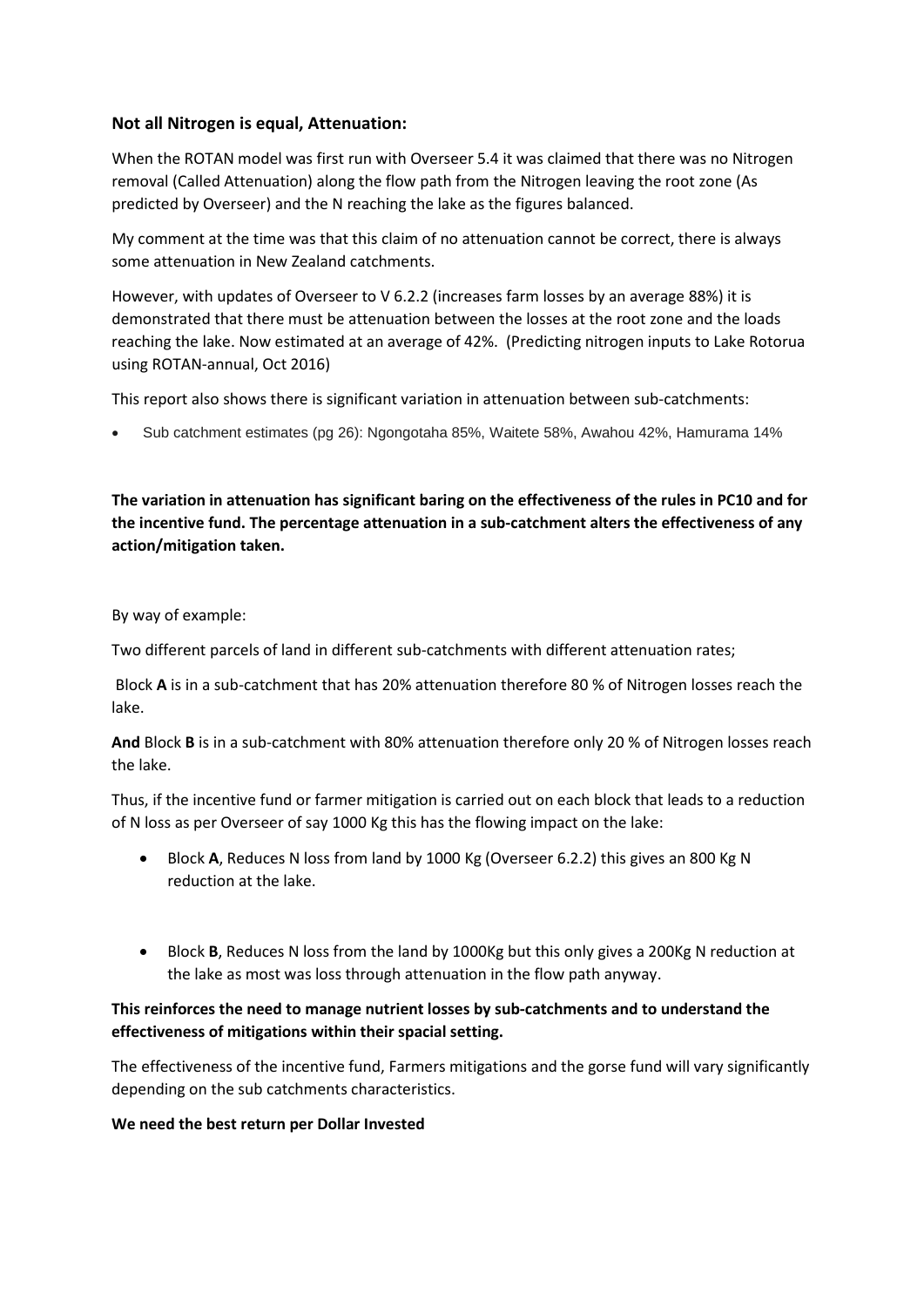# **A better approach to safeguarding Lake Rotorua**

I have consistently maintained that managing phosphorus with less focus on nitrogen would be a better approach to improving Lake Rotorua from a social and economic perspective. The science now suggests that this is also a more certain approach from an environmental perspective.

# **1. The science (Lake data) has changed – so should our approach**

- Water quality in Lake Rotorua has shown an improving trend since 2003.
- The TLI in 2012 was the lowest on record and the 3-year rolling average was its lowest ever in 2014.
- Availability of phosphorus (P) is controlling algal growth in the lake.

The focus must shift from how to improve water quality, to how to maintain it while delivering on other community values. As the lake is now P-limited, nitrogen reductions would not improve water quality. The more critical question is how to substitute catchment mitigation of P for alum dosing over time.

# **2. There are a range of management options available – pick the best rather than the hardest**

- Several nutrient scenarios have been modelled for maintaining Lake Rotorua's water quality.1 -The Hamilton report on Alum dosing
- These include continued alum dosing and controls on catchment inputs of N and P.<sup>1</sup>
- Managing N alone was not predicted to achieve the required TLI (see chart, figure 26).<sup>1</sup>

The greatest improvement in TLI was predicted to occur from maintaining current N loads from the catchment (642 TN/yr, rather than the 435TN/yr target) and driving P down even further through both mitigations on the land and continued alum dosing.

"Driving the reduction in TLI3 simulated by those scenarios including P mitigation and/or alum dosing is a shift in the simulated system from co-limitation of phytoplankton by N and P to a highly P-limited state. Some evidence of a shift of this nature was apparent in the record of field observations from Lake Rotorua after 2010, specifically very low DRP concentrations and a relatively high concentration of nitrate in surface waters for much of the subsequent period."1

1 ERI report 49 Feb 2015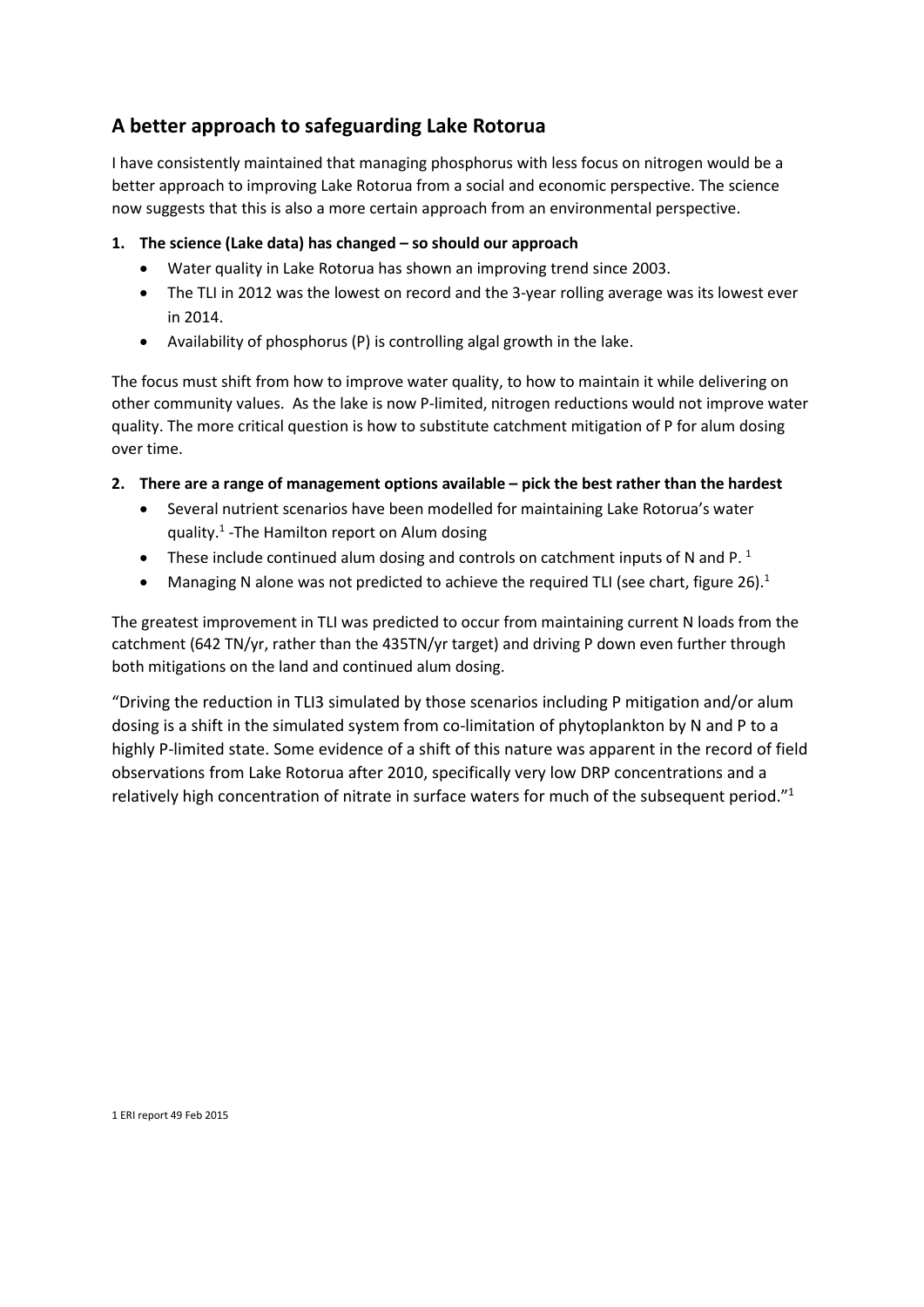

The figure above is figure 26 of the Hamilton report<sup>1</sup>, modelling scenarios looking at the combined effects of different nutrient loads from the catchment, P mitigation and alum dosing on the TLI. This is based on the lake data 2009 to 2012. The coloured dots represent different modelled nutrient loads and what TLI is predicted from each scenario.

- Represents the TLI that would be reached each year with a Nitrogen load of 435
- **Represents the TLI with a Nitrogen load of 730 + P mitigation + Alum**
- **Represents the TLI with estimated current Nitrogen load 642 + P mitigation plus Alum max**
- ----- The target TLI

 Further expert witness evidence of Prof. Hamilton and Dr Tom Stephens show that a 320 Tonne reduction in Anthropogenic TN-loads proposed by PC 10 without a reduction in TP load "will likely degrade water quality further by promoting potentially toxic cyanobacteria dominance."

#### **Comment on Alum**

Alum is a natural element that is used to treat urban water supplies throughout the world. It enters Lake Rotorua naturally yet a measured, controlled and monitored application is being treated suspiciously.

A Sediment survey in Lake Rotorua<sup>[4](#page-8-0)</sup> looking at potential aluminium and phosphorus accumulation in Lake Rotorua basin concluded:

- Sediment survey data do not support the hypothesis that Al accumulated in the main basin of Lake Rotorua.
- It is suggested here, that long-to medium-term catchment and in lake dynamics had more influence on the net change in sediment P concentrations than alum.

<span id="page-8-0"></span> <sup>4</sup> McIntosh (2012) & Abell et al (2012)